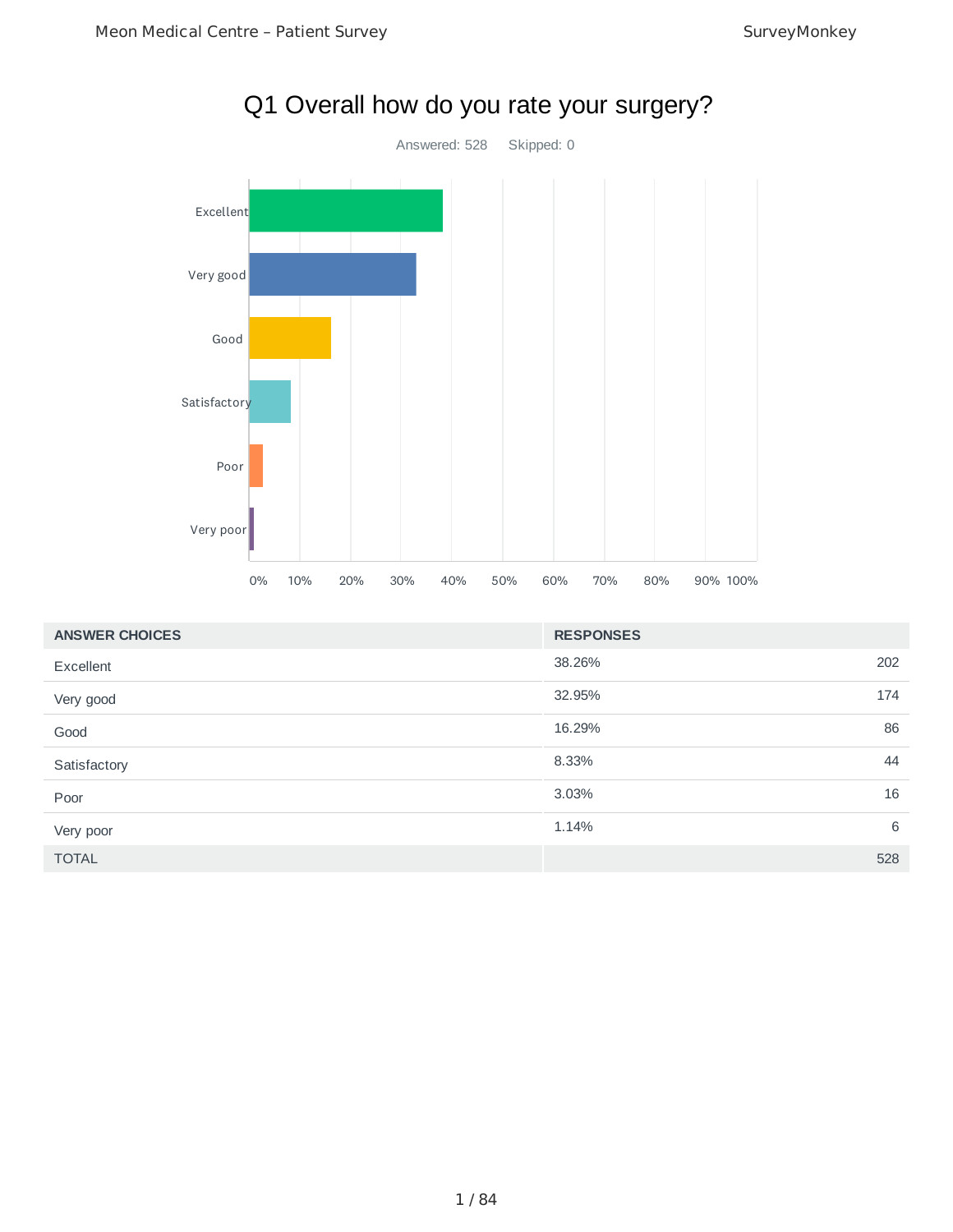# Q2 How easy is it to get through to the practice on the telephone?



| <b>ANSWER CHOICES</b> | <b>RESPONSES</b> |     |
|-----------------------|------------------|-----|
| Very easy             | 36.74%           | 194 |
| Fairly easy           | 50.00%           | 264 |
| Not very easy         | 5.11%            | 27  |
| <b>Difficult</b>      | 3.22%            | 17  |
| Very Difficult        | 2.08%            | 11  |
| Have not tried        | 2.84%            | 15  |
| <b>TOTAL</b>          |                  | 528 |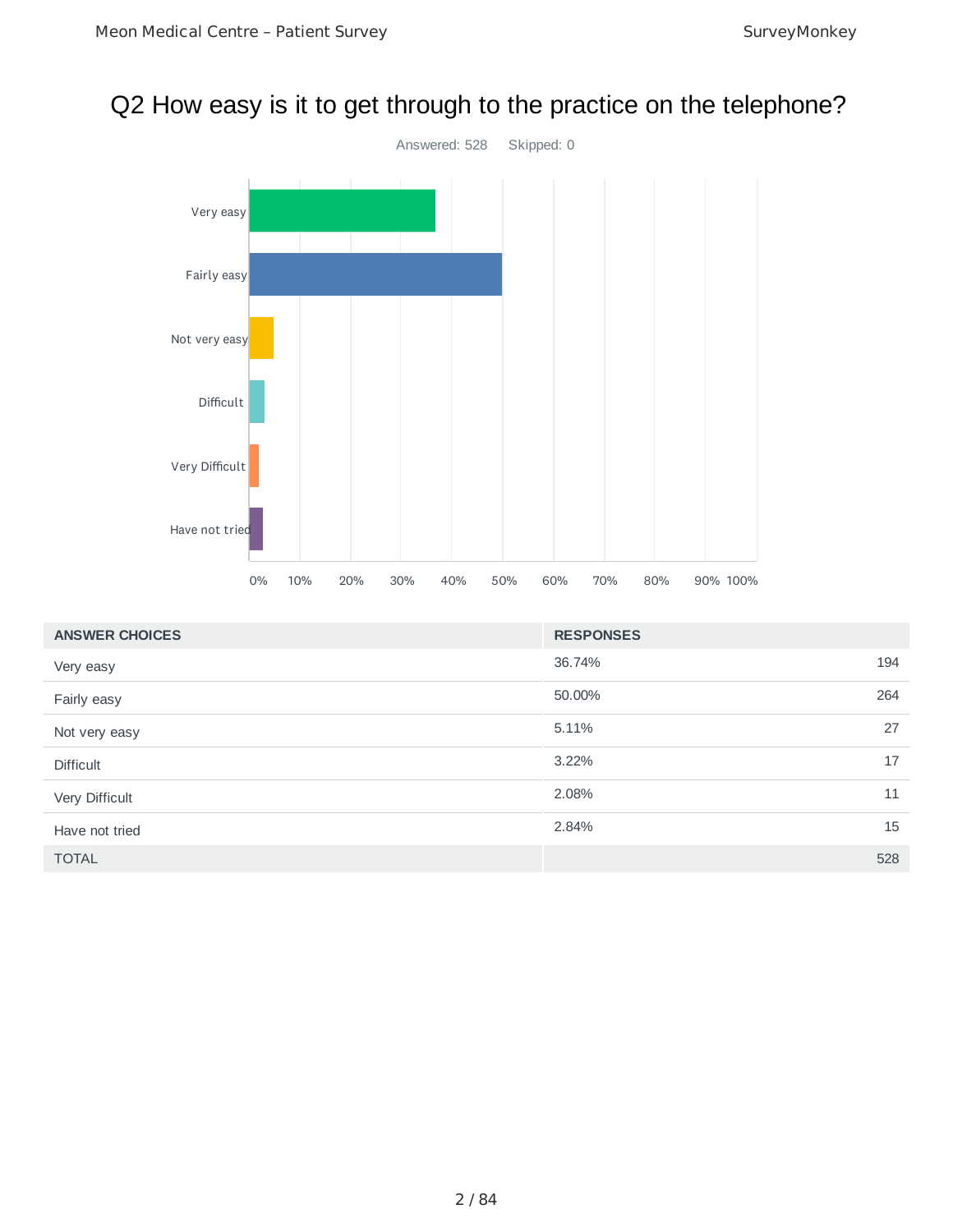# Q3 Overall, when needed, have you been able to get an urgent appointment within 48 hours?



| <b>ANSWER CHOICES</b> | <b>RESPONSES</b> |
|-----------------------|------------------|
| Yes                   | 52.84%<br>279    |
| <b>No</b>             | 61<br>11.55%     |
| Have not tried        | 188<br>35.61%    |
| <b>TOTAL</b>          | 528              |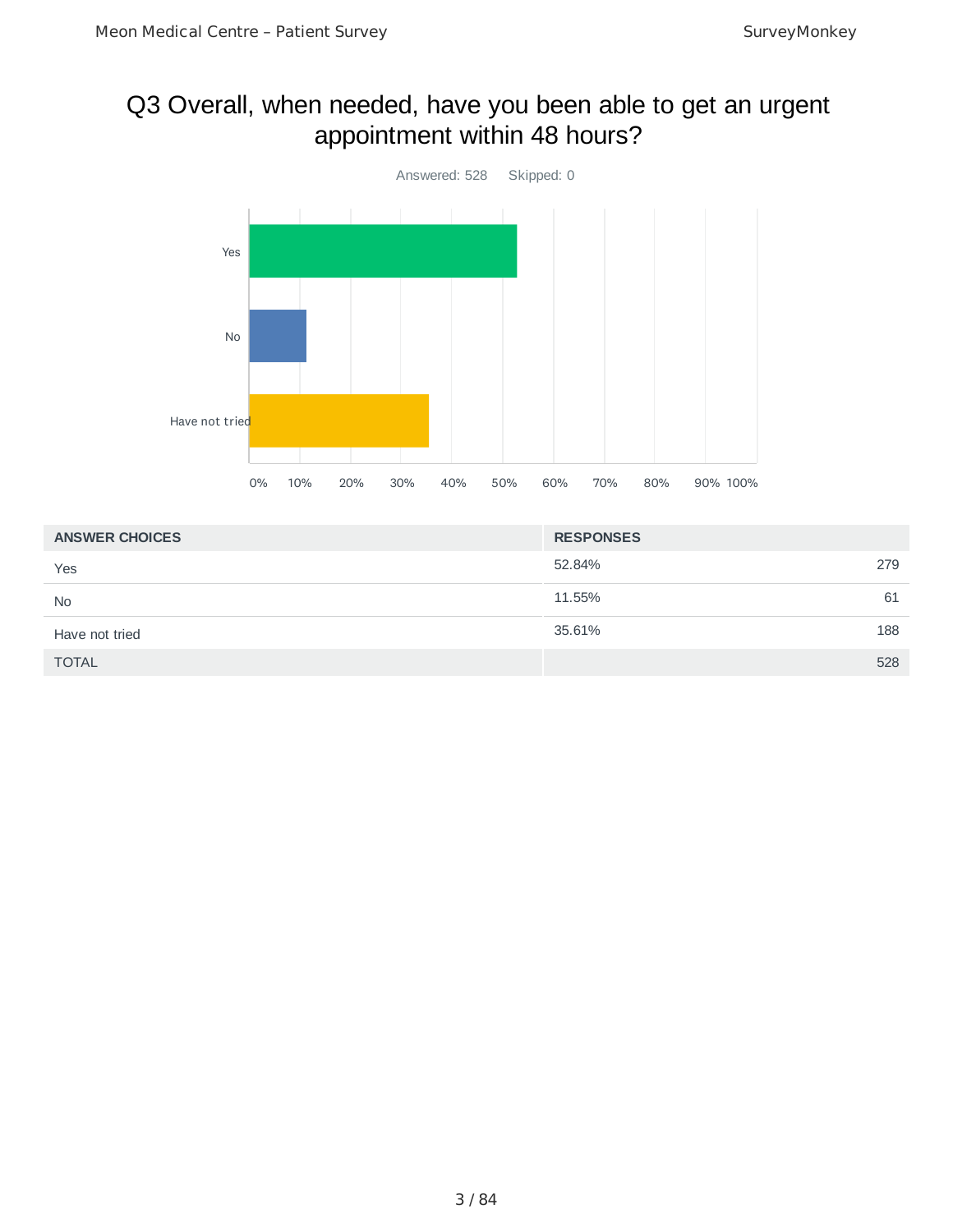# Q4 Overall, how quickly have you been able to get a routine or non-urgent appointment for any Doctor?



| <b>ANSWER CHOICES</b> | <b>RESPONSES</b> |
|-----------------------|------------------|
| Within 1 week         | 38.26%<br>202    |
| Between $1 - 2$ weeks | 25.19%<br>133    |
| Between $2 - 4$ weeks | 39<br>7.39%      |
| Over 4 weeks          | $3.22\%$<br>17   |
| Have not tried        | 25.95%<br>137    |
| <b>TOTAL</b>          | 528              |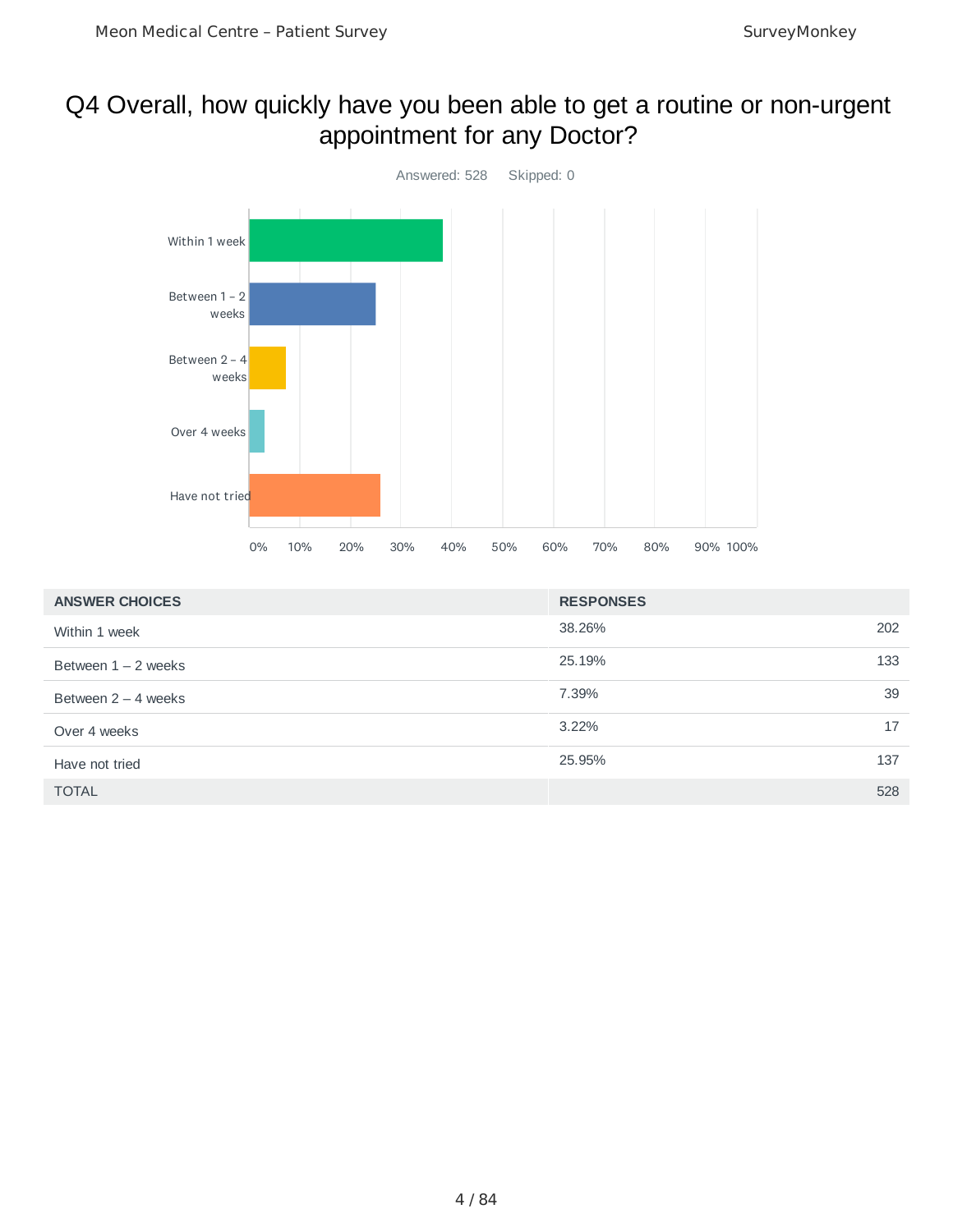## Q5 Overall, how quickly have you been able to get an appointment to see a particular doctor?



| <b>ANSWER CHOICES</b> | <b>RESPONSES</b> |     |
|-----------------------|------------------|-----|
| Within 1 week         | 17.61%           | 93  |
| Between $1 - 2$ weeks | 17.99%           | 95  |
| Between $2 - 4$ weeks | 7.01%            | 37  |
| Over 4 weeks          | 3.03%            | 16  |
| Have not tried        | 54.36%           | 287 |
| <b>TOTAL</b>          |                  | 528 |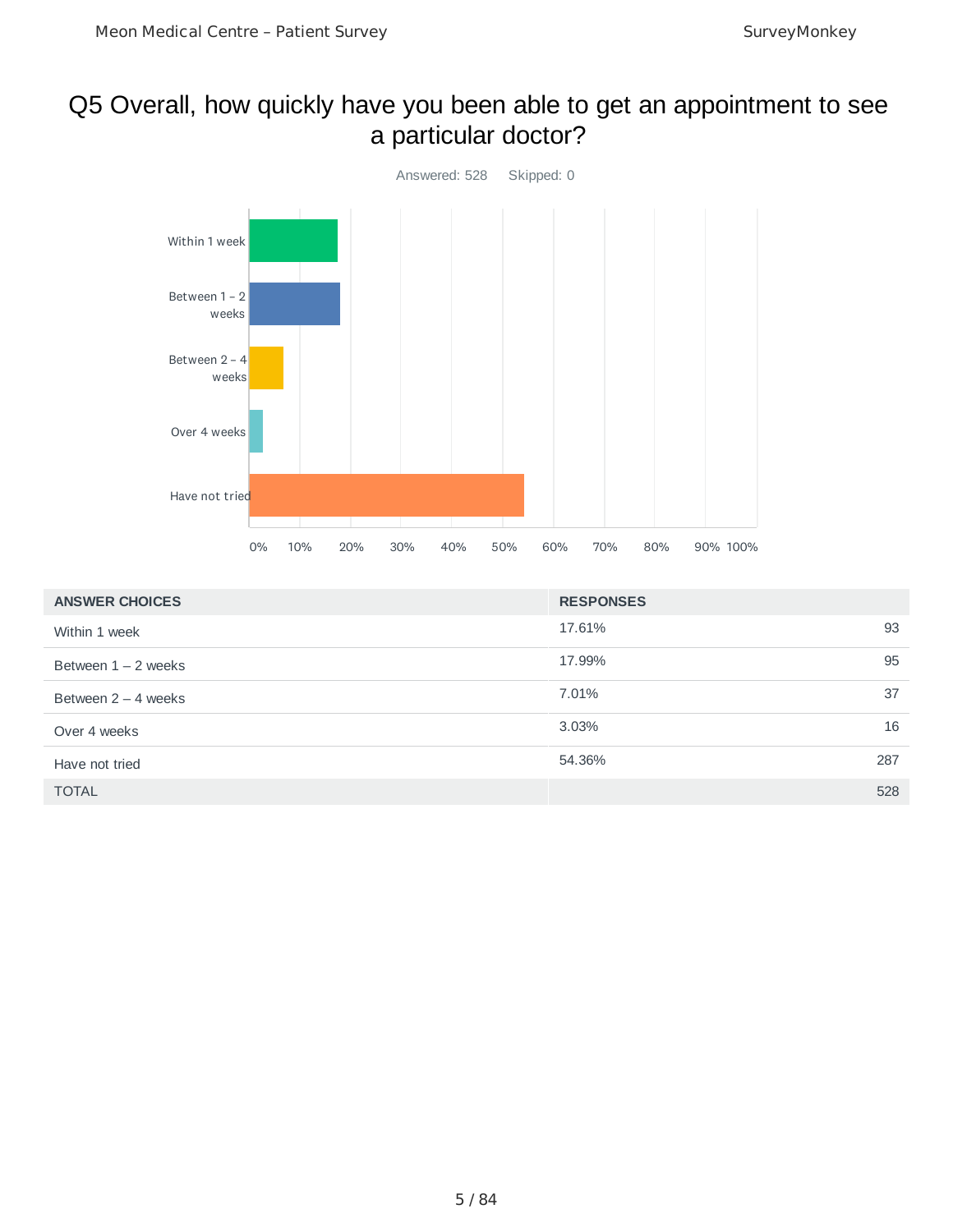

| <b>ANSWER CHOICES</b>         | <b>RESPONSES</b> |     |
|-------------------------------|------------------|-----|
| In person                     | 3.03%            | 16  |
| By telephone                  | 83.90%           | 443 |
| Online using Practice website | 8.33%            | 44  |
| Online using Patient website  | 4.73%            | 25  |
| <b>TOTAL</b>                  |                  | 528 |

# Q6 How do you normally book your appointments?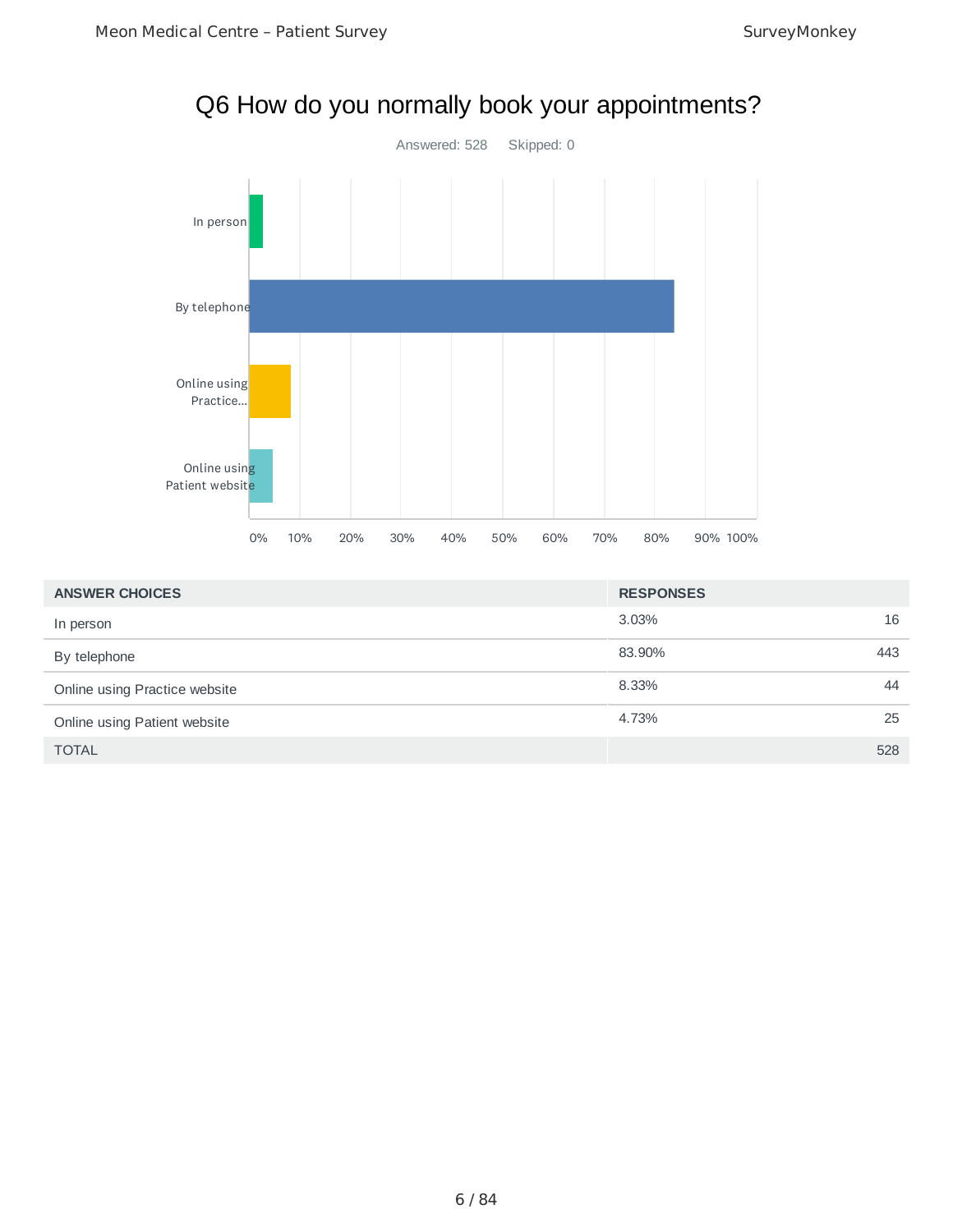# Q7 Have you accessed services via the NHS App?



| <b>ANSWER CHOICES</b> | <b>RESPONSES</b> |     |
|-----------------------|------------------|-----|
| Yes                   | 47.92%           | 253 |
| <b>No</b>             | 52.08%           | 275 |
| <b>TOTAL</b>          |                  | 528 |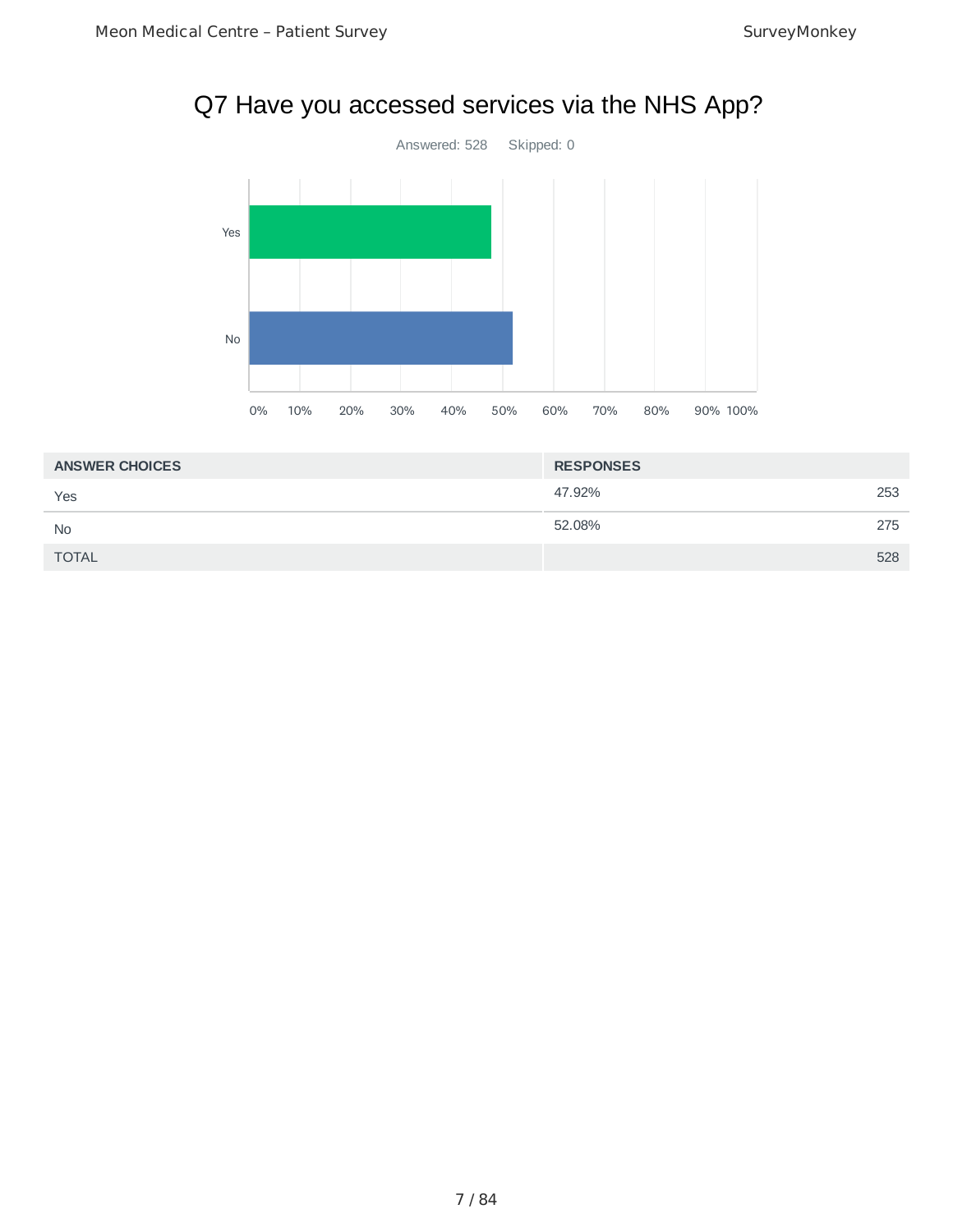# Q8 Do you use Patient Access for appointments or information?



| <b>ANSWER CHOICES</b> | <b>RESPONSES</b> |     |
|-----------------------|------------------|-----|
| Yes                   | 41.29%           | 218 |
| <b>No</b>             | 58.71%           | 310 |
| <b>TOTAL</b>          |                  | 528 |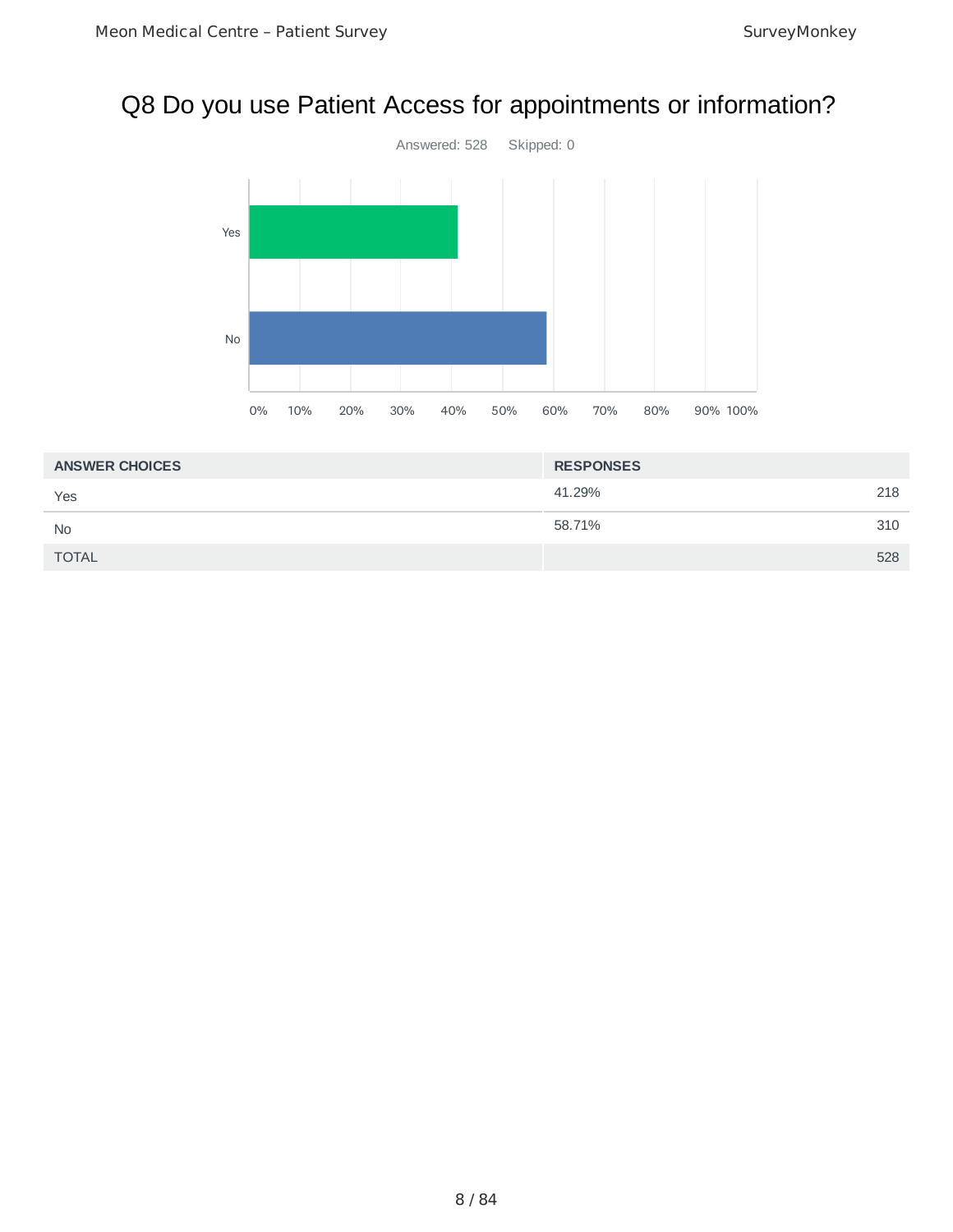# Q9 When was the last time you visited the practice website?



| <b>ANSWER CHOICES</b>                          | <b>RESPONSES</b> |     |
|------------------------------------------------|------------------|-----|
| Within the last month                          | 43.18%           | 228 |
| More than a month but less than 6 months ago   | 22.54%           | 119 |
| More than 6 months but less than 12 months ago | 8.33%            | 44  |
| More than 12 months ago                        | 7.39%            | 39  |
| Have not tried                                 | 18.56%           | 98  |
| <b>TOTAL</b>                                   |                  | 528 |

#### 9 / 84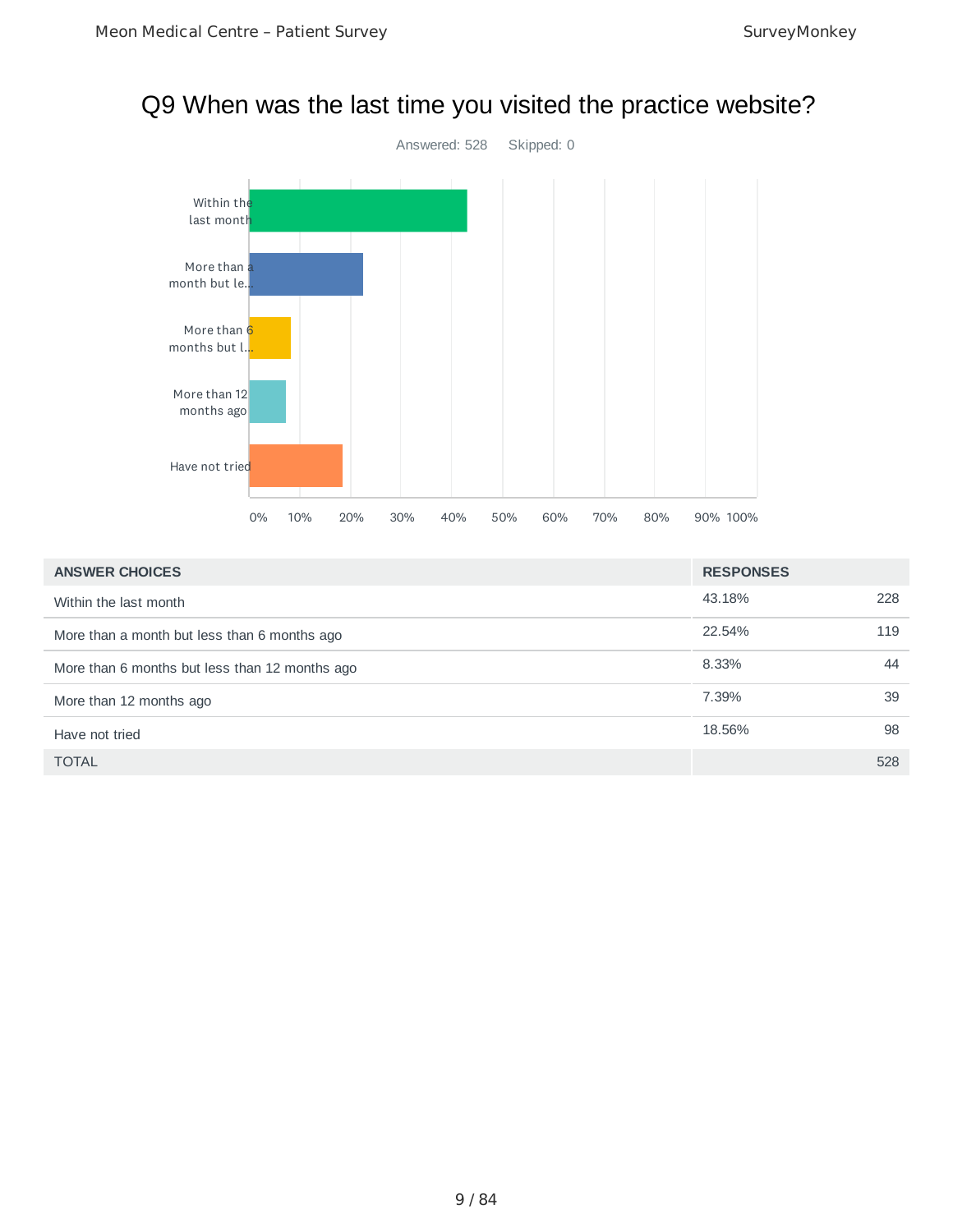### Q10 Is adequate information provided about the practice and services on our website?



| <b>ANSWER CHOICES</b> | <b>RESPONSES</b> |     |
|-----------------------|------------------|-----|
| Yes                   | 56.06%           | 296 |
| <b>No</b>             | 4.55%            | 24  |
| Unsure/don't know     | 20.83%           | 110 |
| Do not use website    | 18.56%           | 98  |
| <b>TOTAL</b>          |                  | 528 |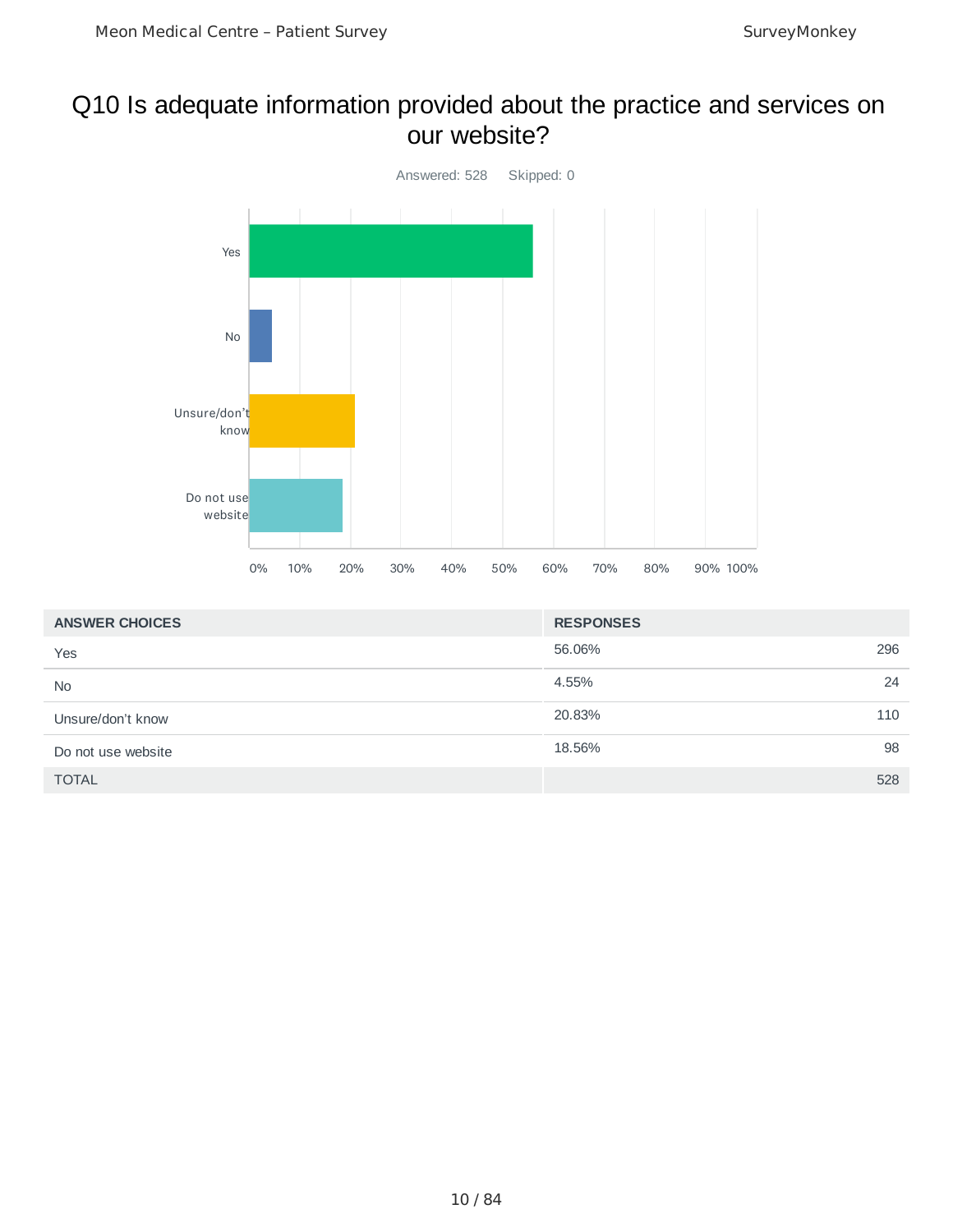## Q11 Is adequate information provided about the practice and our services on the waiting room TV screens or noticeboards?



| <b>ANSWER CHOICES</b> | <b>RESPONSES</b> |
|-----------------------|------------------|
| Yes                   | 176<br>33.33%    |
| <b>No</b>             | 56<br>10.61%     |
| Don't know            | 296<br>56.06%    |
| <b>TOTAL</b>          | 528              |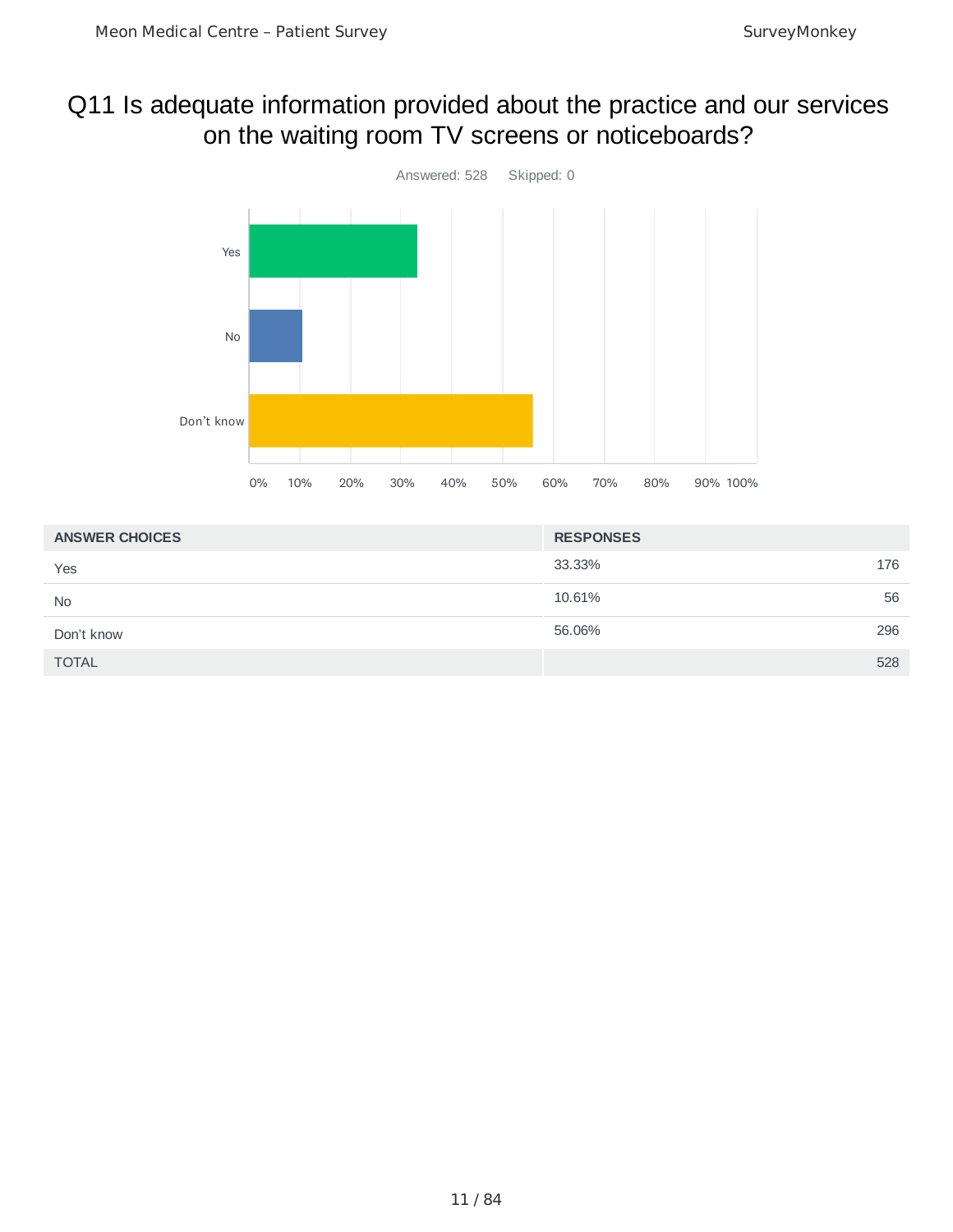## Q12 Are you given enough opportunity to give feedback about the practice and our services?



| <b>ANSWER CHOICES</b> | <b>RESPONSES</b> |     |
|-----------------------|------------------|-----|
| Yes                   | 43.18%           | 228 |
| <b>No</b>             | 20.64%           | 109 |
| Don't know            | 36.17%           | 191 |
| <b>TOTAL</b>          |                  | 528 |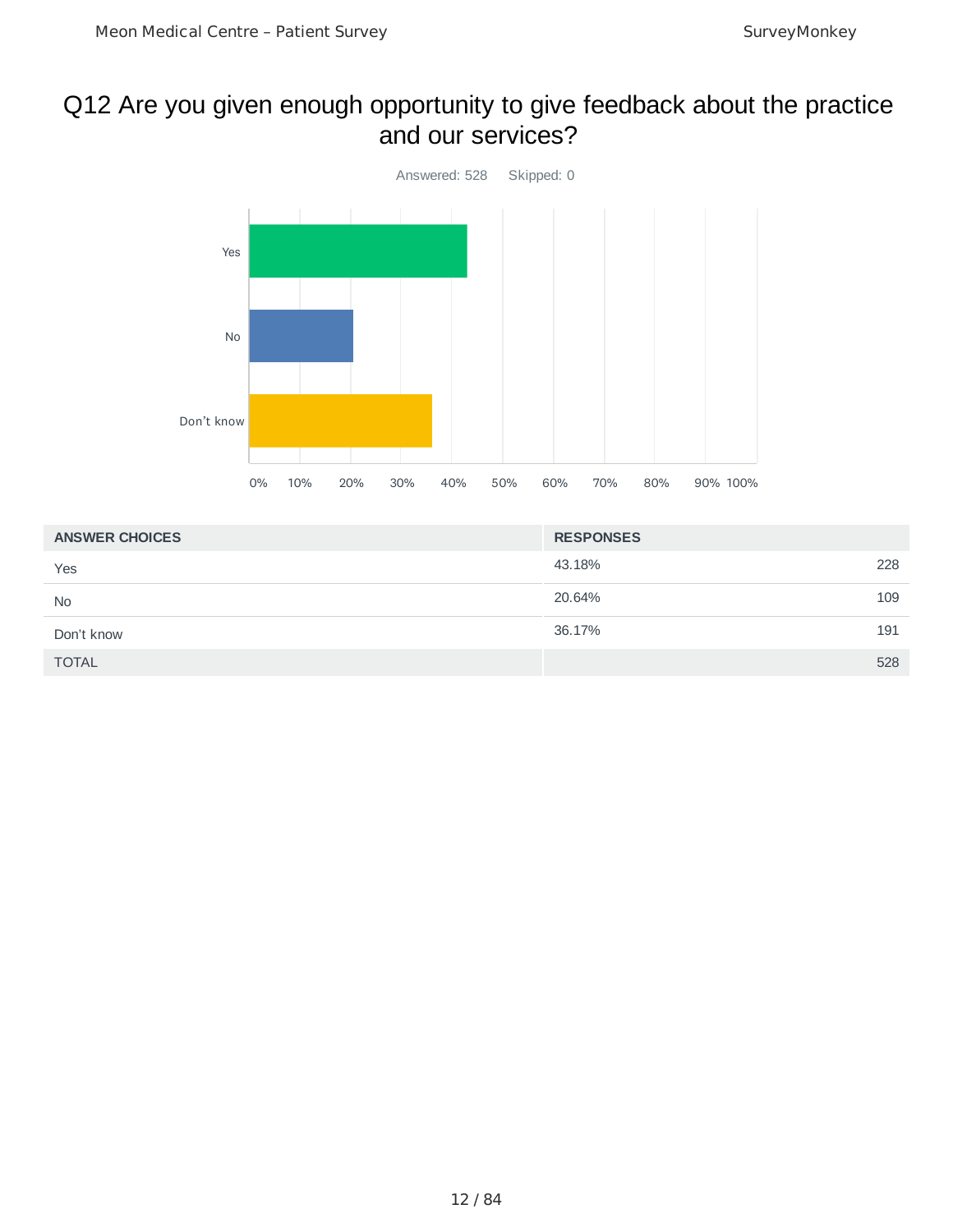### Q13 Are you aware that the practice now offers Extended Access appointments outside normal hours in the evenings and weekends?



| <b>ANSWER CHOICES</b> | <b>RESPONSES</b> |
|-----------------------|------------------|
| Yes                   | 200<br>37.88%    |
| <b>No</b>             | 264<br>50.00%    |
| Have not tried        | 64<br>12.12%     |
| <b>TOTAL</b>          | 528              |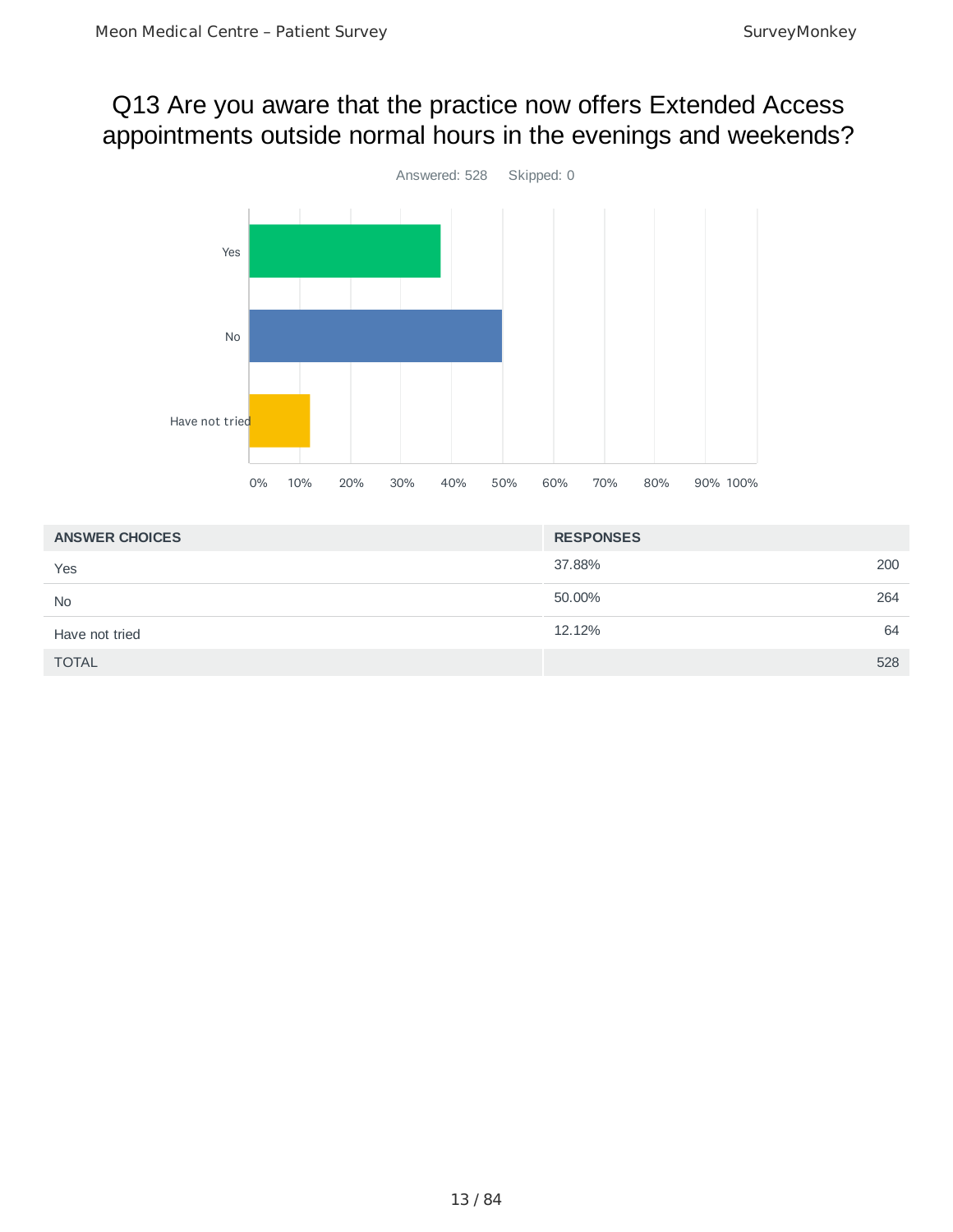### Q14 How likely are you to recommend the practice to your family and friends?



| <b>ANSWER CHOICES</b>       | <b>RESPONSES</b> |     |
|-----------------------------|------------------|-----|
| <b>Extremely likely</b>     | 46.21%           | 244 |
| Likely                      | 31.25%           | 165 |
| Neither likely nor unlikely | 15.72%           | 83  |
| Unlikely                    | 4.36%            | 23  |
| Extremely unlikely          | 2.46%            | 13  |
| <b>TOTAL</b>                |                  | 528 |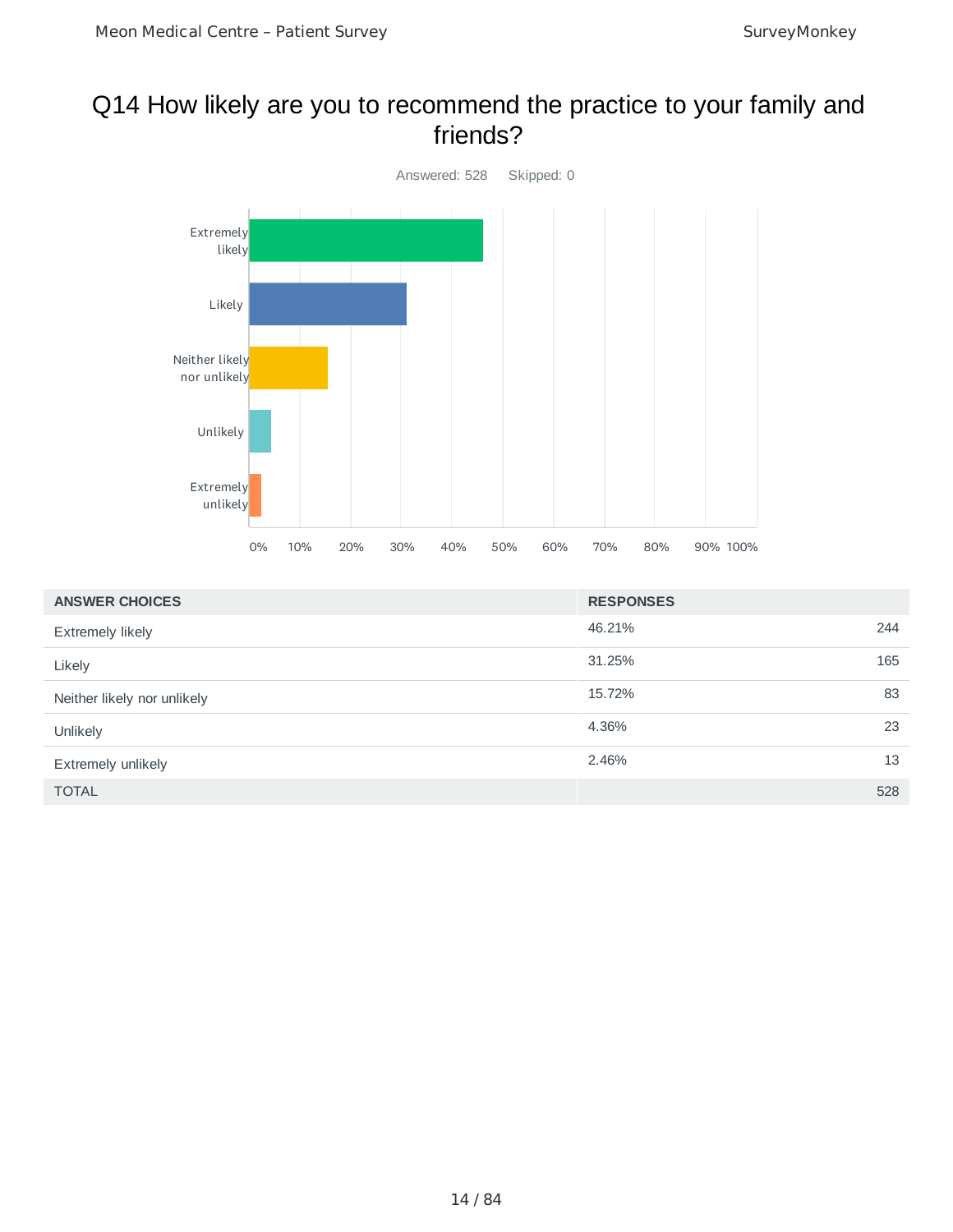# Q15 Are you aware of the Patient Participation Group which works with the practice to represent your views as a patient?



| <b>ANSWER CHOICES</b> | <b>RESPONSES</b> |     |
|-----------------------|------------------|-----|
| Yes                   | 28.41%           | 150 |
| <b>No</b>             | 71.59%           | 378 |
| <b>TOTAL</b>          |                  | 528 |